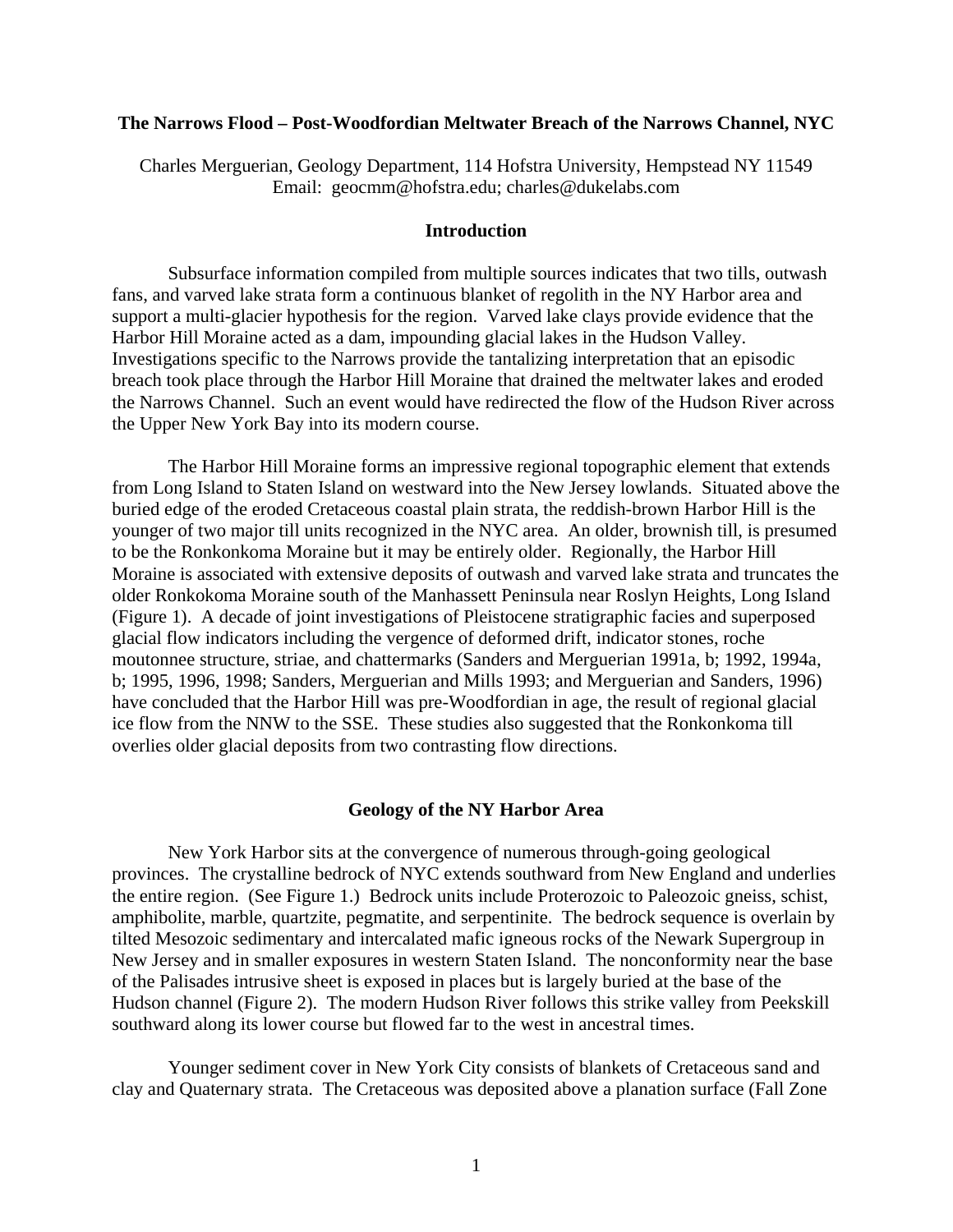Peneplain) that formed sometime after the mid-Jurassic and covered broad areas of NJ and southeastern NY including all of Long Island. Post-Cretaceous regional uplift, tilting, and erosion produced a cuesta of Cretaceous strata that eventually retreated southeastward toward the present shoreline (Figure 3). Cretaceous strata are found in central New Jersey, southwestern Staten Island, and in an arcuate subsurface belt through the Narrows into southwestern Brooklyn, northern Queens, and Long Island. Cretaceous strata are largely missing to the north of the Harbor Hill Moraine with the exception of displaced slabs of Cretaceous and Pleistocene in Port Washington (Mills and Wells, 1974) and southwestern Staten Island (Sanders, Merguerian, and Okulewicz, 1995).



**Figure 1** - Physiographic map of New York City and vicinity with two cut-away vertical slices to show the geologic structure. (E. Raisz.) Study area of the Narrows breach is shown with shaded circle.

# **Drainage History of NYC**

 Merrill (1891a, b; 1899), Kemp (1897), Merrill et al. (1902), Berkey (1906, 1910, 1911), Veatch (1906), and Fuller (1914), have shown the complexities of the Pleistocene and post-Cretaceous drainage patterns in NYC. Lovegreen (1974), Sanders (1974), and Binder (1975) revitalized the discussion of buried valleys in the NYC area. Today, the Narrows provides a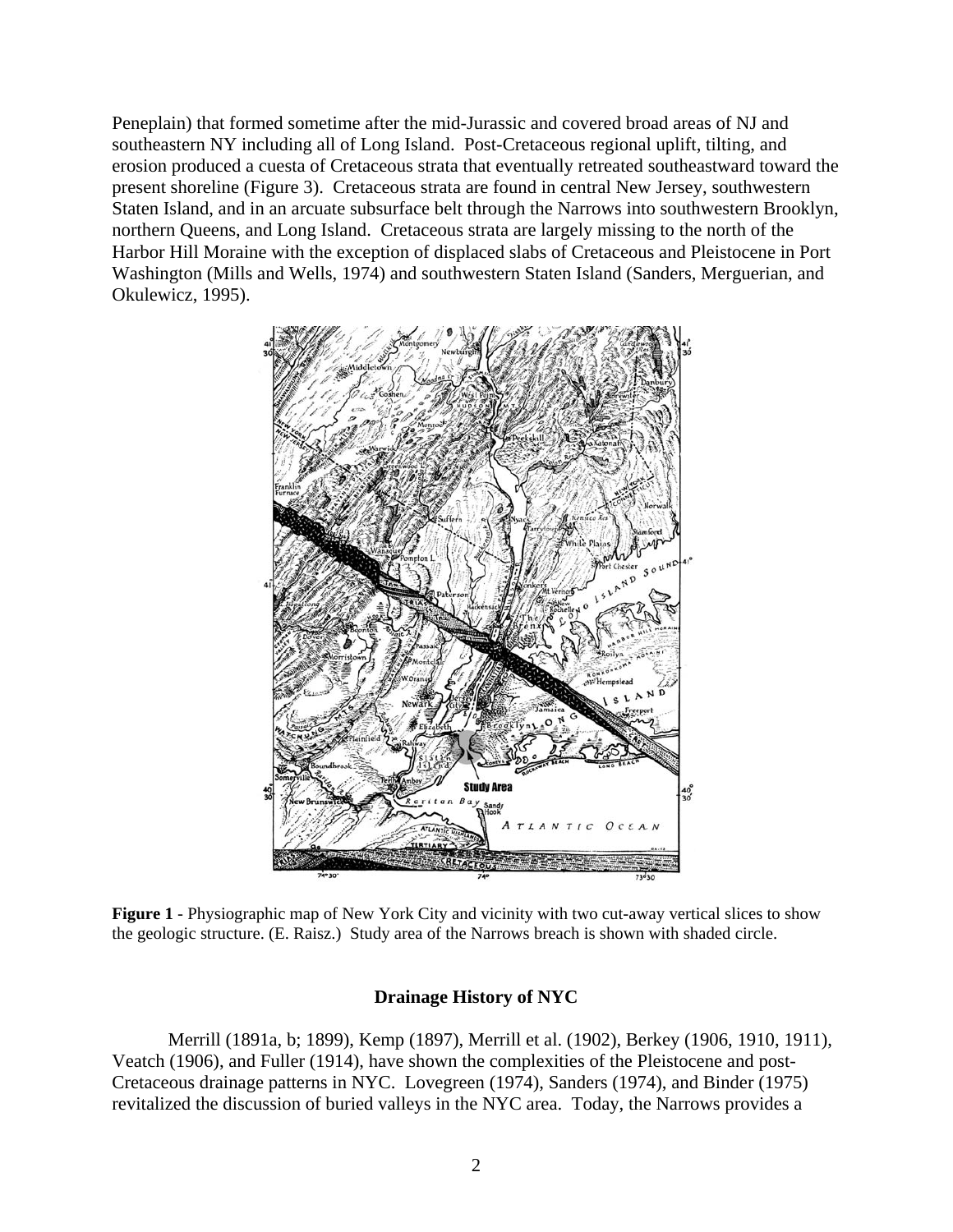ready channel for the Hudson River to flow into the Atlantic Ocean but new subsurface data (this report) indicates that the Narrows Channel was blocked for long periods of time by glacial drift.



**Figure 2** – Sketchmap showing the former stream-capture area of the lower Hudson River and the WSW "fossil" valley of the Hudson River. (From Lovegreen, 1974, Figure 3.)

The drainage history of the New York City region can be traced back roughly 200 Ma to a period when river systems drained from uplifted highland blocks and infilled the Newark Basin. Destruction of this ancient river system took place during mid-Jurassic tectonism. During the Early to Mid-Cretaceous a new river system was established that culminated in the production of the Fall Zone erosion surface. These rivers were buried during the Late Cretaceous when a high stand of sea level deposited Cretaceous sediment well inboard of the present shoreline. The lack of red-color in the Cretaceous sediment indicates that the Newark Basin strata were completely covered during this interval (Sanders, 1996). Indeed, Cretaceous coastal-plain strata covered much of what is now exposed land in southeastern New York. The Cretaceous shoreline may have paralleled the Ramapo Fault (the basin-marginal fault of the Newark Basin half-graben) or overstepped the beveled Proterozoic completely.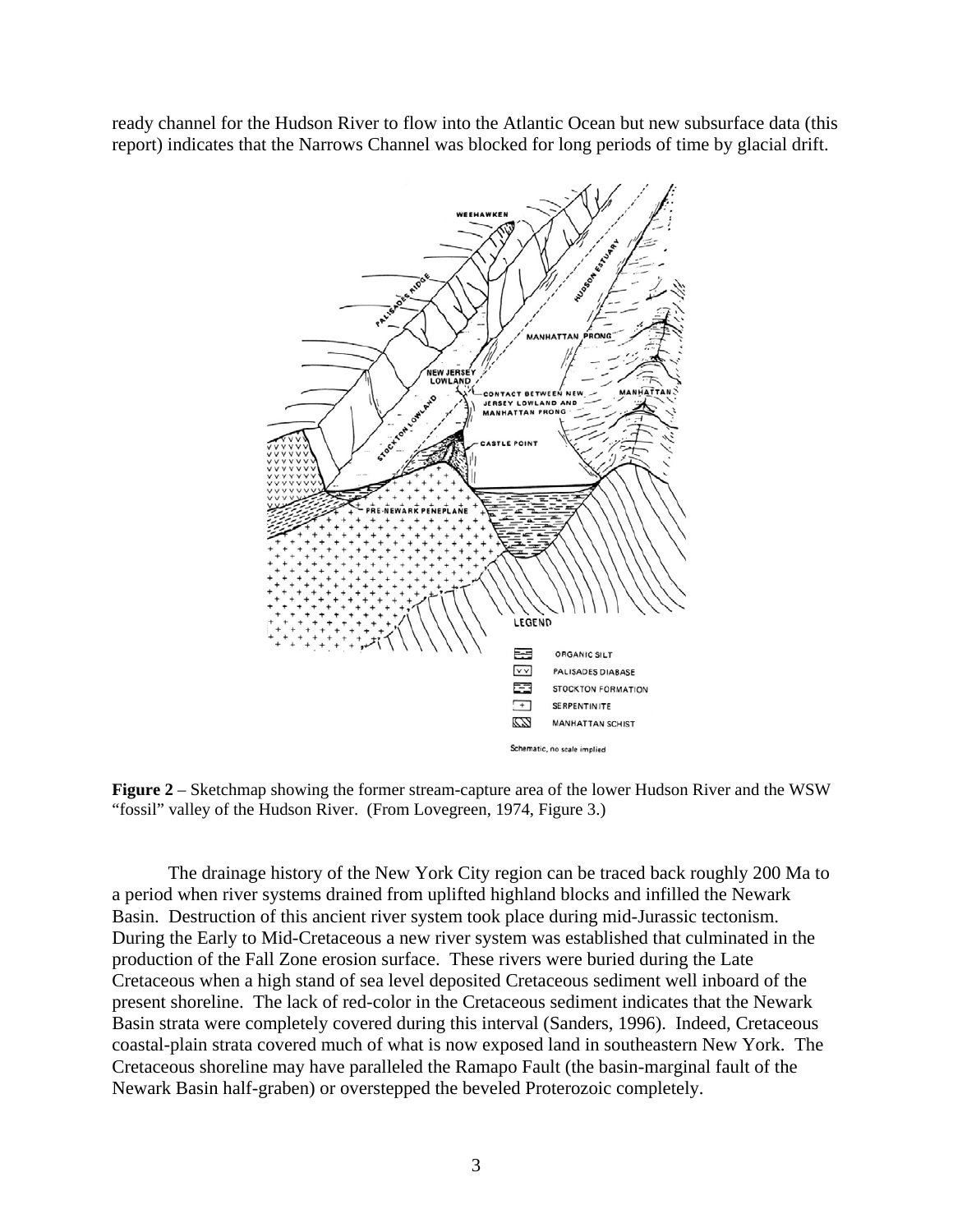Marine conditions prevailed until Miocene times when domal uplift of the Appalachians pushed back the edge of the sea. During this interval the flow of the ancestral Hudson River was in the Hackensack Meadow of New Jersey (Figure 3). Confined by the coastal-plain cuesta as it flowed through the Sparkill Gap into the Triassic lowlands past the Millburn Gaps and through gaps in the Watchung basalt ridges, the Hudson then emptied to the south of Staten Island as the Raritan River (Johnson, 1931, 1933).



**Figure 3** – Block diagram showing Johnson's (1931) concept about the blockage of the ancestral Hudson River by the inner coastal-plain cuesta and its superposition across the Watchung basalt ridges. This scenario must have taken place during the Miocene or Pliocene, not the Cretaceous as Johnson had suggested.

A Pliocene episode of extensive and rapid uplift of New England and deep erosion of major river valleys (such as the Hudson and Sound rivers) sculpted the modern drainage pattern of the NYC area. Today, the Hudson River empties from a v-shaped gorge that follows the nonconformity at the base of the Newark Group and then crosses the Upper Bay to flow into the Atlantic Ocean through the Narrows. (See Figures 1 and 2.) In doing so, the river makes a sharp 15° bend from its ancient course (N15°E - S15°W) along a ready-made strike valley to a new N-S course. The N15°E - S15°W fossil valley continues to the SSW and eventually passes beneath the coastal-plain Cretaceous on Staten Island. Thus, the ancestry of the Hudson River strikevalley channel must be pre-Cretaceous (Lovegreen, 1974; Figure 19, p. 148). The course of the Hudson through the Narrows began in the Pliocene but was subsequently blocked by over 200' of Pleistocene glacial drift.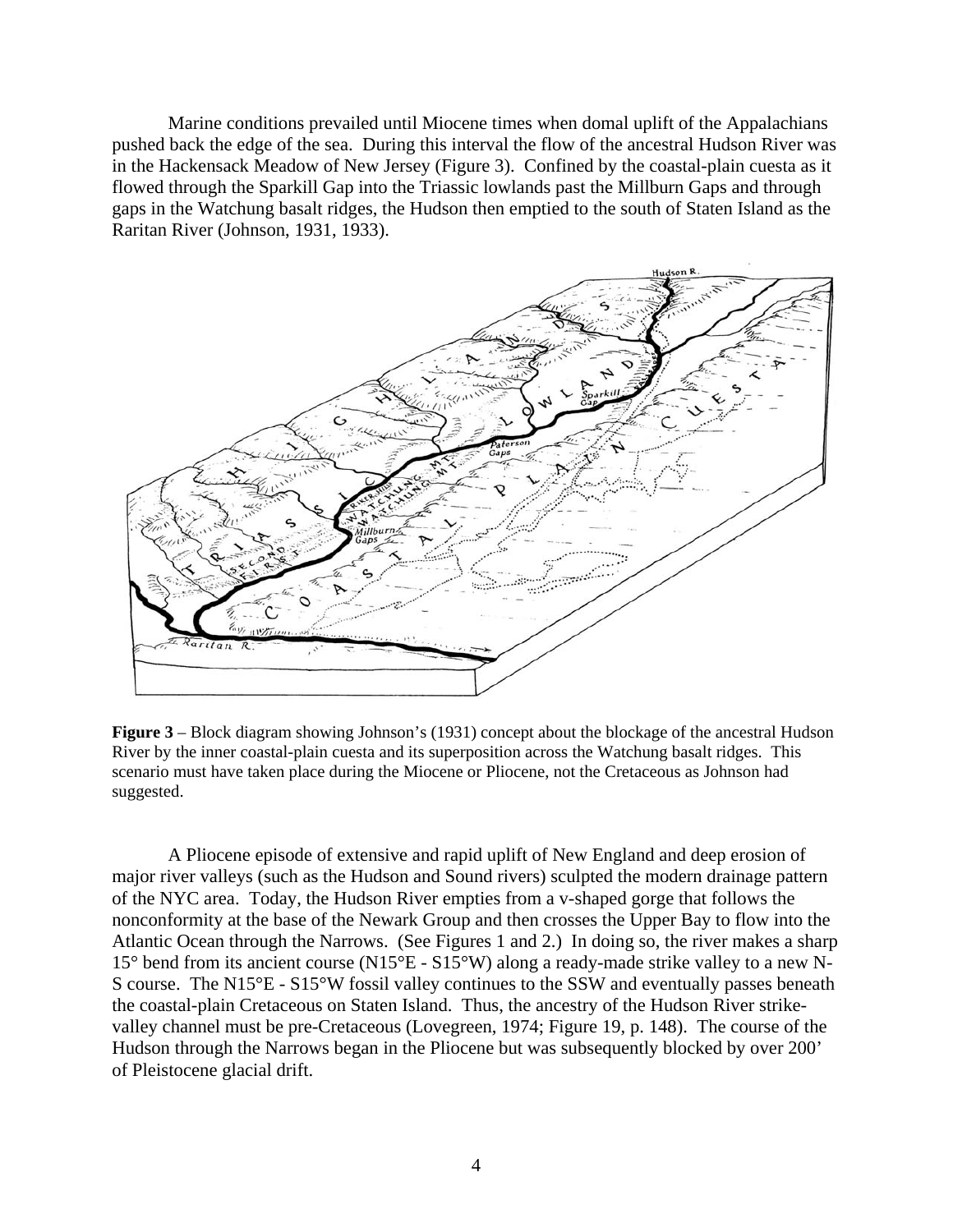## **Pleistocene History of NYC**

During the Pleistocene Epoch, the NY Harbor area was the terminus for numerous episodes of Pleistocene continental glaciation. The Harbor Hill Moraine was the product of a pre-Woodfordian glacier (Glacier II in Table 1). Bennington (2003, this volume) offers convincing geomorphologic evidence that the Harbor Hill Moraine truncates the older Ronkonkoma Moraine (Glacier III) near Roslyn Heights, Long Island. The multitude of glaciations from the NNW and NNE flow directions (Table 1) and some degree of ice-front deformation, overthrusting, and imbrication of units (including the underlying Cretaceous) has created a Pleistocene sequence with complex internal stratigraphy and structure. The Harbor Hill moraine ridge should be considered a tectonostratigraphic unit in that it exhibits folding and imbrication of Pleistocene and Cretaceous units.

Three major soft-sediment units potentially constitute the regolith in the vicinity of the Narrows study area. From the top down these include a near continuous blanket of Holocene organic silt and anthropogenic fill followed by Pleistocene glacial strata and local Cretaceous coastal-plain strata. Local stratigraphic assemblages include glacial drift disconformably overlying older drift or Cretaceous coastal-plain strata. In some areas Pleistocene or Cretaceous are found to rest on weathered bedrock and in other places scoured "fresh" bedrock underlies these or younger deposits. In the Narrows channel, the typical stratigraphy (Pleistocene on Cretaceous) is absent. Instead, Holocene river silt rests on fresh, scoured bedrock.

# **Table 1 – Proposed classification of the Pleistocene deposits of New York City and vicinity (From Sanders and Merguerian, 1998, Table 2.)**

| Age                                               | Till<br>No.       | Ice-flow<br><b>Direction</b> | <b>Description; remarks</b>                                                                                                                                                                                                                            |
|---------------------------------------------------|-------------------|------------------------------|--------------------------------------------------------------------------------------------------------------------------------------------------------------------------------------------------------------------------------------------------------|
| Late Wisconsinan I NNE to SSW<br>("Woodfordian"?) |                   |                              | Gray-brown till in Westchester Co., Staten Is., Brooklyn, & Oueens<br>(but not present on rest of Long Island); Hamden Till in CT with<br>terminal moraine lying along the S coast of CT; gray lake sediments<br>at Croton Point Park, Westchester Co. |
| Mid-Wisconsinan (?)                               |                   |                              | Paleosol on Till II, SW Staten Island.                                                                                                                                                                                                                 |
| Early<br>Wisconsinan(?)                           | п                 | NW to SE                     | Harbor Hill Terminal Moraine and associated outwash (Bellmore Fm.<br>in Jones Beach subsurface); Lake Chamberlain Till in southern CT.                                                                                                                 |
| Sangamonian(?)                                    |                   |                              | Wantagh Fm. (in Jones Beach subsurface).                                                                                                                                                                                                               |
| Illinoian(?)                                      | IIIA.             | NW to SE                     | Ronkonkoma Terminal Moraine and associated outwash (Merrick Fm.<br>in Jones Beach subsurface).                                                                                                                                                         |
|                                                   | <b>IIIB</b><br>ШC |                              | Manhasset Fm. of Fuller (with middle Montauk Till Member; in lower member,<br>coarse delta foresets (including debris flows) deposited in Proglacial Lake Long<br>Island dammed in on S by pre-Ronkonkoma terminal moraine.                            |
| <b>Yarmouthian</b>                                |                   |                              | Jacob Sand, Gardiners Clay.                                                                                                                                                                                                                            |
| Kansan(?)                                         | IV                | <b>NNE</b> to SSW            | Gray till with decayed stones at Teller's Point (Croton Point Park, Westchester Co.);<br>gray till with green metavolcanic stones, Target Rock, LI.                                                                                                    |
| Aftonian(?)                                       |                   |                              | No deposits; deep chemical decay of Till V.                                                                                                                                                                                                            |
| Nebraskan (?)                                     | V                 | NW to SE                     | Reddish-brown decayed-stone till and -outwash at AKR Co., Staten Island, and<br>at Garvies Point, Long Island; Jameco Gravel fills subsurface valley in SW Queens.                                                                                     |
|                                                   |                   |                              | Pre-glacial (?) Monnetto Croyel fills subsurface volleys                                                                                                                                                                                               |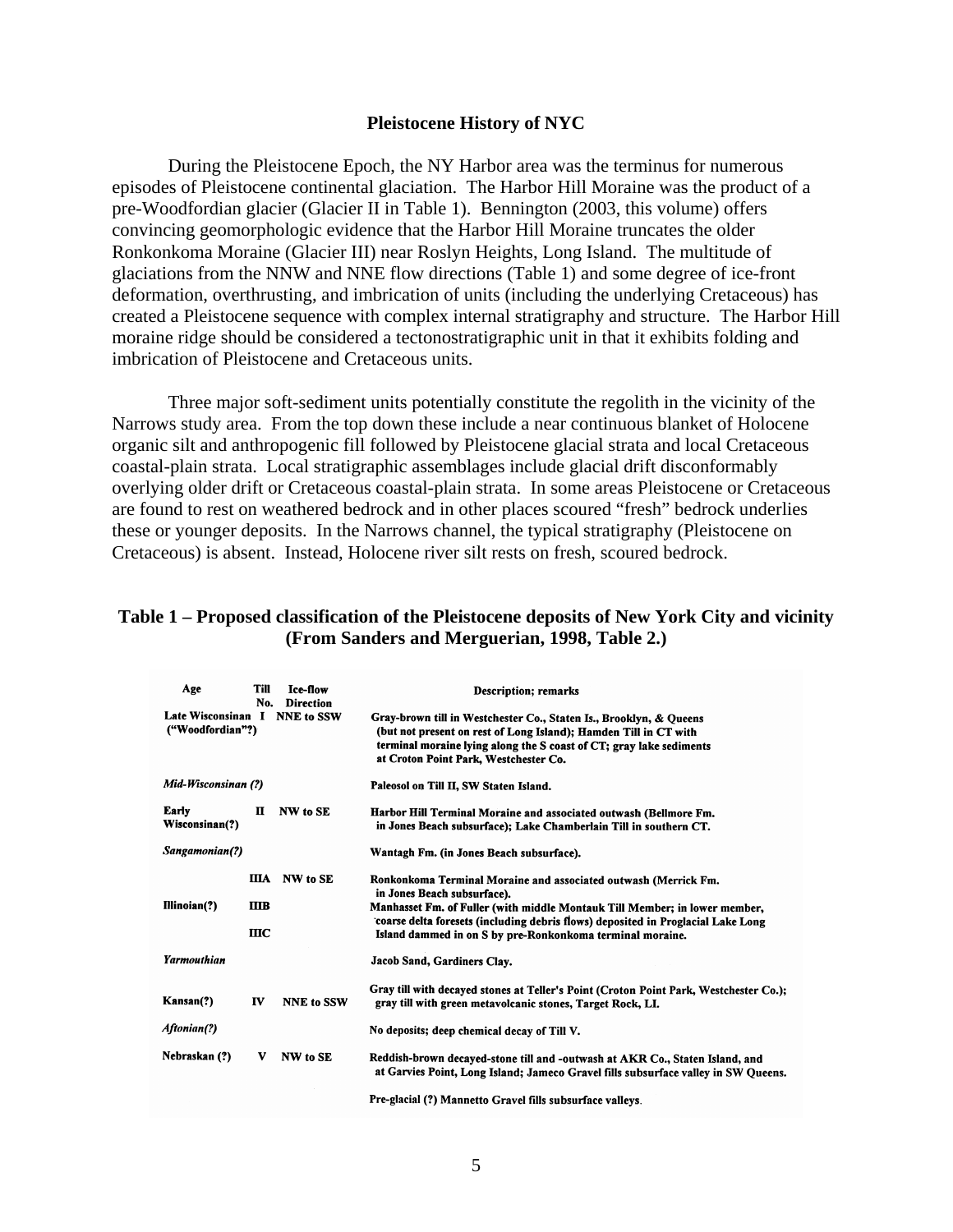## **Borings Across Upper New York Bay**

 Over the years, numerous construction efforts have provided abundant subsurface information in the NY Harbor area (Figure 4). Taken together, the sections indicate that the Upper New York Bay has been strongly modified by the combined actions of glacial ice and running water.



**Figure 4** – Index map of Upper New York Bay showing the location of the Harbor Hill Moraine and positions of published and unpublished profile sections discussed below. A-A' and C-C' from Lovegreen  $(1974)$ , B-B<sup> $\dot{\ }$ </sup> from Berkey (1948), D-D<sup> $\dot{\ }$ </sup> from Fluhr (1962), and E-F-G from proprietary sources.

Section A-A' (Figure 5) shows the truncation of Pleistocene lake strata (v) and outwash (o) by a thick sequence of Holocene organic silt and sand of the modern Hudson River. Deep incision of the Hudson channel here places Holocene organic silt above the nonconformity at the base of the Newark Supergroup. Although this strike channel predates the Pleistocene (See Figure 2.), truncation of glacial strata indicates rejuvenated downcutting after abandonment of the older Hudson channel to the west of Staten Island. This pre-Pleistocene fossil channel is seen in Section C-C' (Figure 6) where it is filled by a sequence of brown till (t), outwash (o), and varved lake strata (v). These units are all overlain by Holocene organic silt of the Hudson estuary.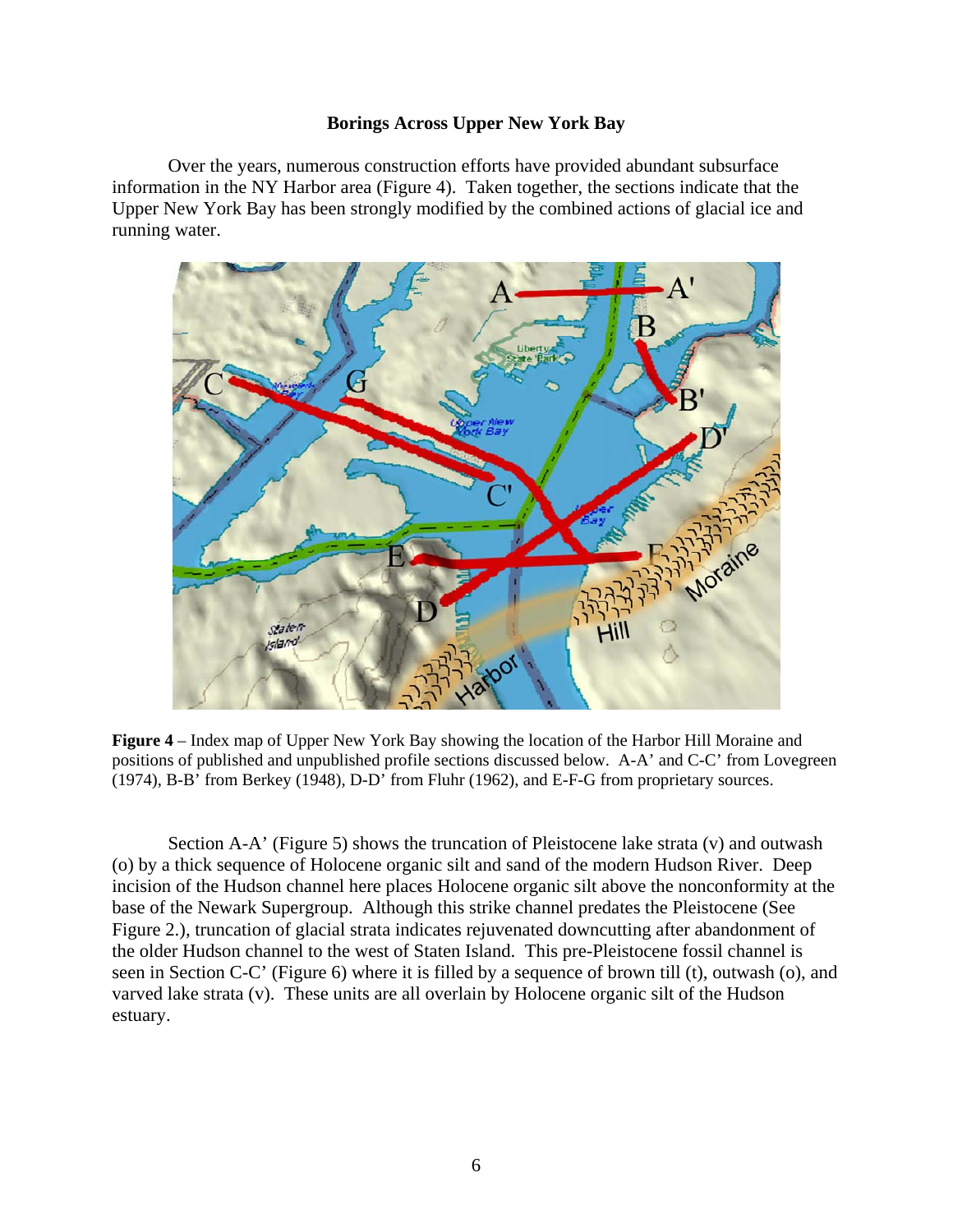

**Figure 5** – Profile section across lower Hudson valley showing deep incision into bedrock above basal Newark unconformity and truncation of glacial till (t), outwash (o), and varved lake strata (v) by Holocene strata of the Hudson River. Modern fill (post-Holocene) is unshaded. Refer to Figure 4 for section location. (Adapted from Lovegreen, 1974, Figure 8,  $VE = 10X$ .)



**Figure 6** – Profile from borings from Bayonne New Jersey into the Hudson Estuary showing the fossil channel of the Hudson and overlying till (t), varved lake sediment (v), outwash (o), and Holocene silt. Refer to Figure 4 for location of section. (Adapted from Lovegreen, 1974, Figure 7,  $VE = 10X$ .)

 Berkey's (1948) profiles utilized borings made for the east and west tunnel lines of the Brooklyn Battery Tunnel (Section B-B' in Figure 4). Portions of these are shown in Figure 7. Here bedrock of the Paleozoic Hartland Formation gives way to the Brooklyn Injection Gneiss (B.I.G.), a unit now correlated with the Proterozoic Queens Tunnel Complex or Fordham Gneiss (Brock, Brock, and Merguerian, 2001). The bedrock is overlain by the discontinuous Gardiners Clay (g), an interglacial marine unit of the *Yarmouthian* interval. (See Table 1.) On the Brooklyn side of the channel the Gardiners is overlain by over 150' of stratified glacial strata (o) and intervening varved lake sediment (v). The profile extends northwestward to Governor's Island and shows that the stratified drift and varved lake strata interfinger with and overlie a brown till (tl = Ronkonkoma). Also present is an upper reddish-brown till (tu = Harbor Hill) with intervening outwash. Berkey (1948) provides evidence for a pre-Ronkonkoma glaciation as he shows pre-Gardiners till in his extended profiles.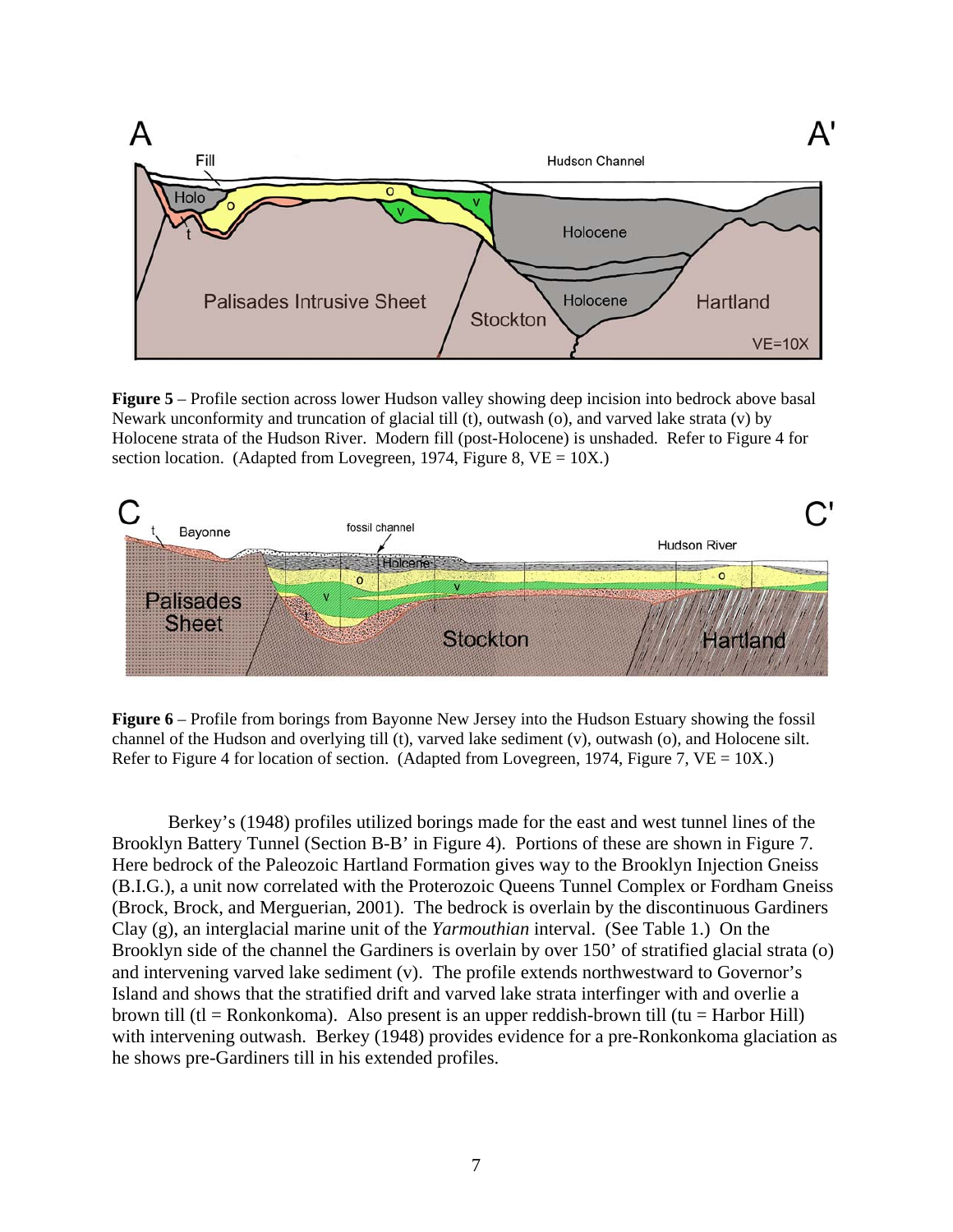

**Figure 7** – Profile sections across the SE half of the Brooklyn Battery Tunnel showing stratified drift units (o) and an intervening lake sequence (v) resting above the pre-Ronkonkoma (Yarmouthian) Gardiners Clay unit (g). The Gardiners rests nonconformably above Brooklyn Injection Gneiss (B.I.G.) and the Hartland Formation. Two tills are shown above the Gardiners Clay – an upper till (tu = Harbor Hill Moraine) and a lower till (tl = Ronkonkoma Moraine). On the far right hand side of the upper section (east tunnel line) a pre-Ronkonkoma till occurs beneath the Gardiners Clay (Till IV or V in Table 1). See Figure 4 for section line. (Adapted from Berkey, 1948, Plate 2.)

 Section D-D' (Figure 8) is from the Richmond Aqueduct Tunnel and shows the flat scoured bottom of the Hudson River and the Holocene sediment (soil) that rests above. Fluhr (1962) indicated that the Hudson River has a flat bottom in the Upper Bay, that he suggested was the result of a thin ice sheet and the inability of the ice to flow unencumbered in a southeastward direction.



**Figure 8** - The bedrock surface of the Upper New York Bay is shallow and quite flat according to Fluhr (1962), varying from 132' to 203' below the water surface.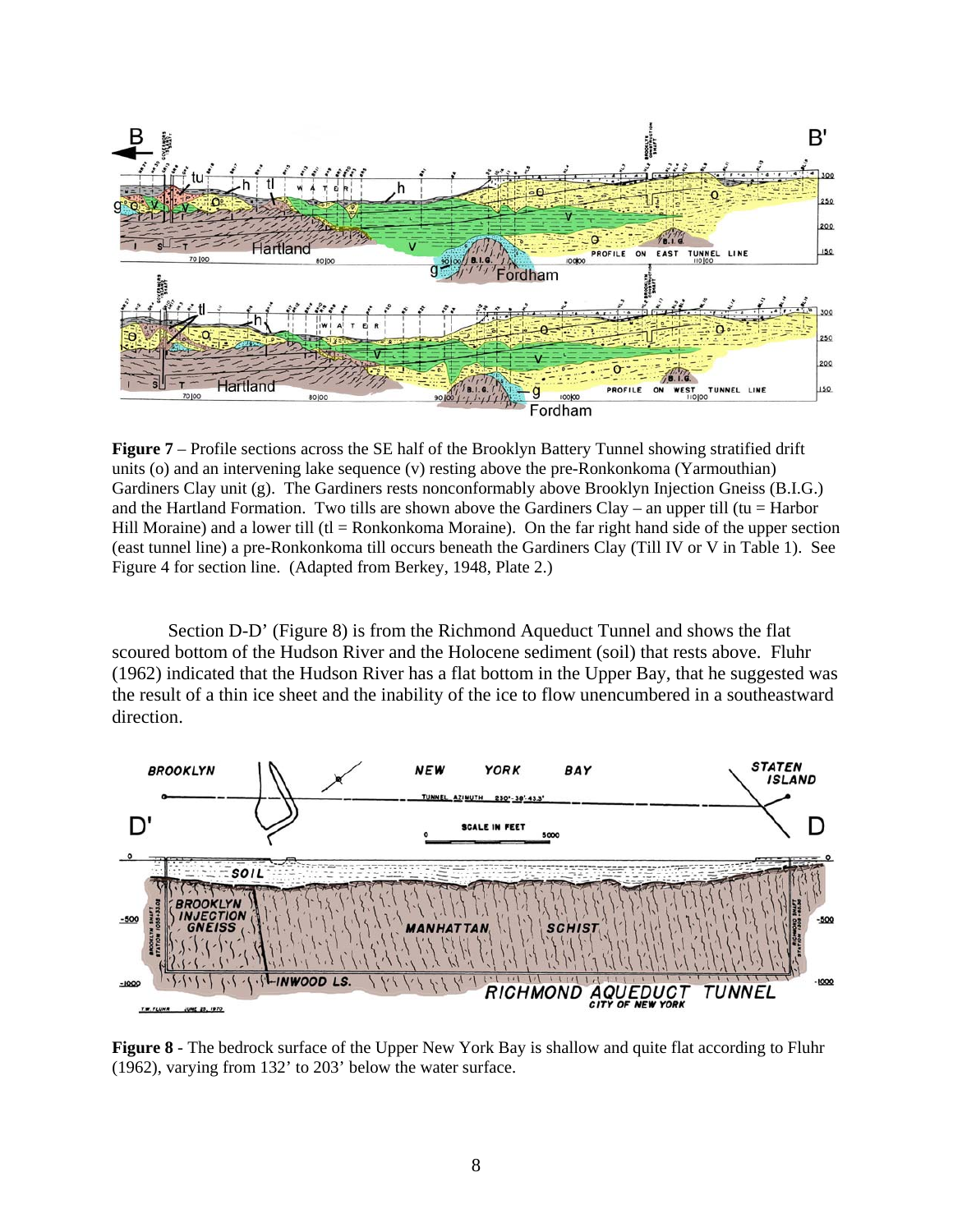Recent borings from Brooklyn across the Upper New York Bay to Staten Island and New Jersey have been interpreted by the geotechnical staff of Mueser Rutledge Consulting Engineers. I have redrafted their work as a fence diagram in Figure 9 (Section E-F-G). Both sections show clearly that two tills (tl = Ronkonkoma and tu = Harbor Hill) and intervening outwash (o) and lake strata (v) extend onto either side of the Hudson channel. Thus, behind the Harbor Hill Moraine (See Figure 4) a continuous blanket of Pleistocene drift once covered the NY Harbor area. The difference in bottom morphology (compare Sections D-D' and F-G to E-F) is striking. Deep incision of the Narrows channel adjacent to Staten Island is indicated, by comparison to the flatter rock floor of the Upper New York Bay.



**Figure 9** – Diagrammatic fence diagram of Upper New York Bay compiled from subsurface data showing truncation of two tills  $[tu = Harbor Hill Moraine; t] = Ronkonkoma Moraine]$  on either side of the Hudson Channel. The patchy, discontinuous nature of the Ronkonkoma suggests that Harbor Hill ice eroded and modified the area. Note the flatter bottom profile in comparing section F-G to E-F, where nearly 200' of interlayered Pleistocene strata are truncated against the valley walls by Holocene silt. They have been replaced by 160' of Holocene organic silt and sand. Of additional interest to cardcarrying structural geologists, a tectonic contact between the Hartland and Wallomsac formations is indicated by study of the hard rock borings near the section end at G. (Adapted from proprietary data sources, courtesy Mueser Rutledge Consulting Engineers.)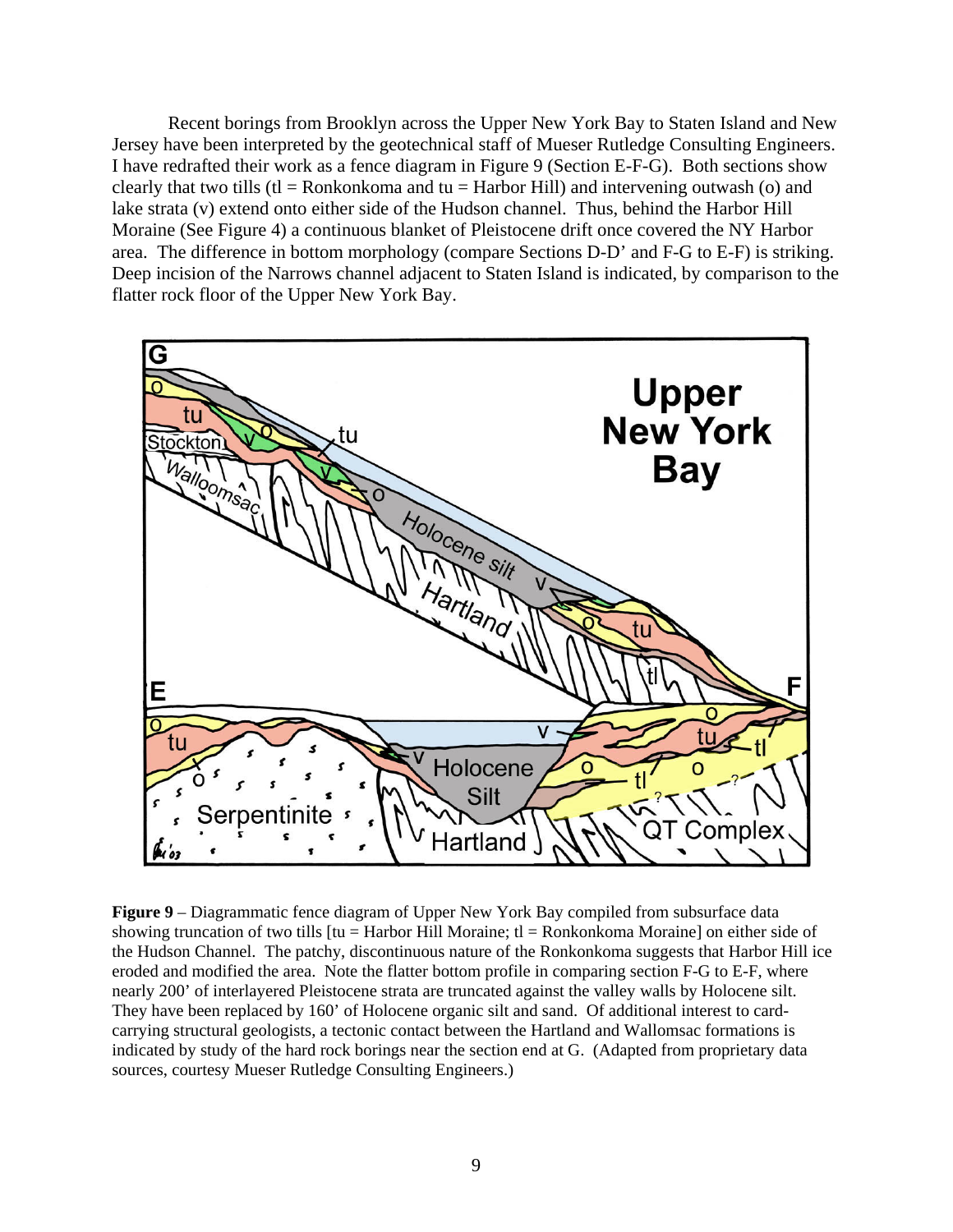The subsurface borings across to Staten Island (Section E-F) provide evidence that nearly 200' of interlayered glacial drift have been cut from the Narrows channel in latest Pleistocene time. Over 120' of modern organic river silt and interbedded sand now rests directly on both weathered and fresh Paleozoic bedrock of the Hartland and Walloomsac Formations in the Narrows channel. (Based on January 2003 examination of borings into bedrock.) The truncation of Pleistocene strata on the sides of the Narrows channel between Brooklyn and Staten Island and the removal of intervening Pleistocene strata (including the Harbor Hill and remnant Ronkonkoma moraines and surrounding Pleistocene strata) points to a possible catastrophic cause. The possibility that the gorge was produced by a Woodfordian ice surge is not in keeping with the facts as no Woodfordian deposits are found to overlie the Harbor Hill sequence of till, outwash, and varved lake strata.

### **A Tale of Two Tills and Other Implications**

The compilation of subsurface borings across the Upper New York Bay indicate the presence of two major till units (Harbor Hill and older Ronkonkoma) and intervening Pleistocene drift strata. Thus, the Pleistocene stratigraphy displayed in the subsurface borings supports a multi-glacier hypothesis and offers some new insights into the Pleistocene and Holocene history of the region. Laterally extensive varved lacustrine strata interfinger with and locally overlie the Harbor Hill Moraine, indicating that extensive lakes covered the region during periods of glacial meltback. (See Figures 5, 6, 7, and 9.) Lacking in the profiles is drift from the Woodfordian glacier (Glacier I in Table 1). In the view of Sanders and Merguerian (1995, 1998) Woodfordian glaciation was a non-event in the NYC area. Not much in the way of post-Harbor Hill (Glacier II in Table 1) strata are found with the exception of local thin till and loess on the exposed cliffs of Nassau County, Long Island. The Woodfordian glacier may have never descended south of the Connecticut shore (Hamden Till) with the exception of localized valley glaciation (e.g. – Hudson valley and Hackensack Meadow). Younger, Woodfordian glacial meltback may have refilled the pre-Woodfordian lakes with the existing Harbor Hill Moraine still acting as a topographic barrier. Thus, the Harbor Hill Moraine may have twice acted as a dam for the buildup of glacial meltwater lakes.

The Harbor Hill moraine evidently dammed the ancient Hudson River in the Late Pleistocene and ultimately led to the development of Glacial Lake Albany. Episodic downcutting of the Narrows may have occurred during a raging torrent of water that drained Glacial Lake Albany through the Narrows less than 12,000 to 13,000 years ago. The drainage of Glacial Lake Albany through the Narrows would have torn through the stacked Pleistocene strata (including the Harbor Hill and remnant Ronkonkoma moraines) and scoured the channel to fresh bedrock. Running water may have created the Hudson submarine canyon on what was then an exposed continental margin platform. After the drainage, rising water of the modern ocean submerged low-lying areas and has created the Hudson estuary. The constriction of flood water through the Narrows resulted in major downcutting and the formation of a steep gorge in that area by comparison to profiles in the wider areas of New York Bay to the north (Sections D-D' and F-G) and across the Verrazano-Narrows Bridge alignment to the south (Fluhr, 1969).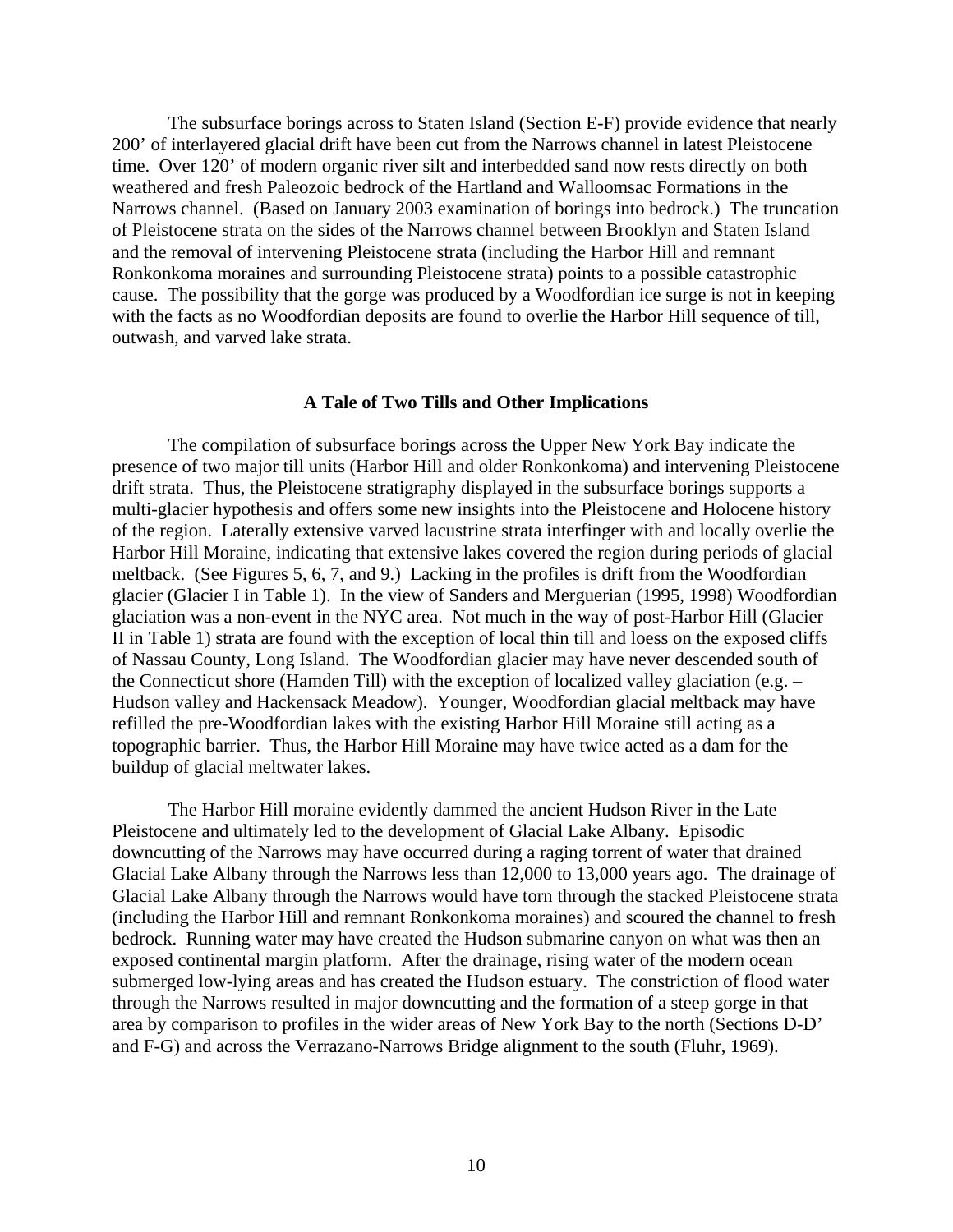Of additional interest, the position of the Cretaceous coastal plain cuesta may have figured into the Pleistocene history of the region. Subsurface data of Suter et al. (1949) and engineering drawings for the Whitestone and Throgs Neck bridges (Fluhr, 1969) and for the Brooklyn and Queens Tunnel segments of City Water Tunnel #3 (Fluhr and Terenzio, 1984) accurately identify the buried edge of the Cretaceous. The edge of the Cretaceous coincides exactly with the position of the Harbor Hill Moraine. Thus, it would appear that the former cuesta of the Cretaceous had a controlling influence on the terminal position of the Harbor Hill Moraine. The juxtaposition of the ice front caused imbrication of Pleistocene and Cretaceous strata within the Harbor Hill Moraine.

### **ACKNOWLEDGEMENTS**

**Mr. Alfred Brand** of Mueser Rutledge Consulting Engineers provided proprietary subsurface data and access to borings and logs from the New York Bay. These data were instrumental in providing evidence for the Narrows flood model. Timely release and use of the data was arranged by **Mr. Walter Papp**, also of MRCE. I am indebted to them both for their efforts in allowing this information to be published. The support of the Geology Department at Hofstra University and Duke Geological Laboratories is gratefully acknowledged. Early reviews by **Dr. J Bret Bennington** of Hofstra University improved the style and focused the content. Many wonderful discussions with the late **Dr. John E. Sanders** provided important insights into the development of any new ideas presented in this abstract. As such, this contribution is made in his memory.

#### **REFERENCES CITED**

Berkey, C. P., 1906, Notes on the preglacial channels of the lower Hudson Valley as revealed by recent borings (abs.): Science, new series, v. 24, p. 691.

Berkey, C. P., 1910, Areal and structural geology of southern Manhattan Island: New York Academy of Sciences Annals, v. 19, no. 11, part 2, p. 247-282.

Berkey, C. P., 1911, Geology of the New York City (Catskill) aqueduct: New York State Museum Bulletin 146, 283 p.

Berkey, C. P., 1948, Engineering geology in New York City, Excursion No. 4, p. 51-66 *in* Creagh, Agnes, *ed*., Guidebook of Excursions: Geological Society of America Annual Meeting, 61st, New York City, 135 p.

Binder, Louis, 1975, New York City, a buried channeled scabland area: The Municipal Engineers Journal, p. 151- 157.

Brock, Pamela Chase; Brock, Patrick W. G.; and Merguerian, Charles, 2001, The Queens Tunnel Complex: a newly discovered granulite facies Fordham orthogneiss complex that dominates the subsurface of western Queens: p. 1-8 *in* Hanson, G. N., *chm*., Eighth Annual Conference on Geology of Long Island and metropolitan New York, 21 April 2001, State University of New York at Stony Brook, NY, Long Island Geologists Program with Abstracts, 128 p.

Fluhr, T. W., 1962, New York Bay-bedrock profile: Geological Society of America Bulletin, v. 73, p. 261-262.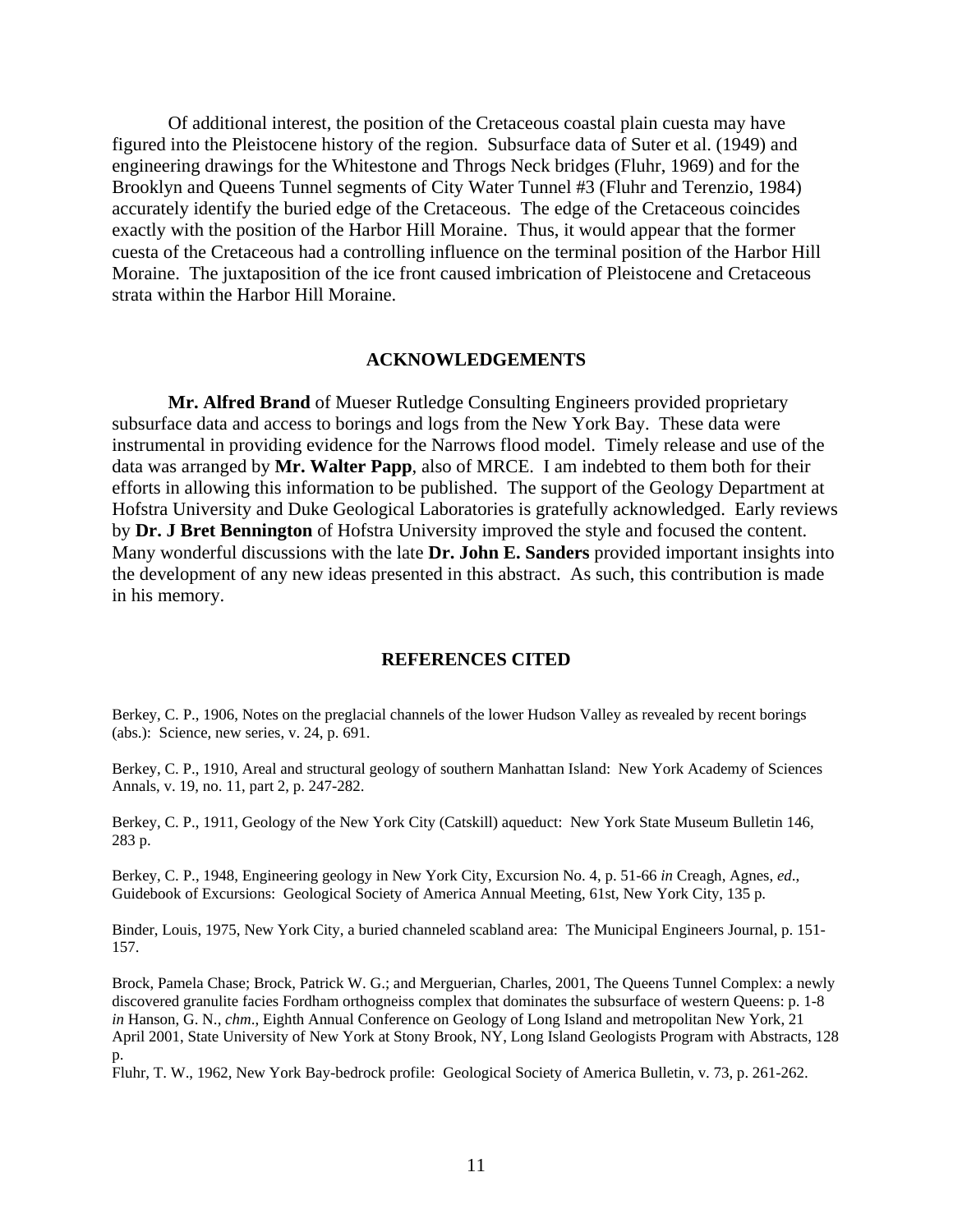Fluhr, T. W., 1969, Recent engineering data on the New York City Group of formations, p. 1-11 *in* Alexandrov, E. A., *ed*., 1969, Symposium on the New York City Group of Formations: New York State Geological Association Annual Meeting, 40th, Flushing, New York: Flushing, NY, Queens College Department of Geology Geological Bulletin 3, Queens College Press, 83 p.

Fluhr, T. W., and Terenzio, C. G., 1984, Engineering geology of the New York City water supply system: Albany, NY, New York State Museum and Science Service Geological Survey Open-File Report 05.08.001, 183 p.

Johnson, D. W., 1931, A theory of Appalachian geomorphic evolution: Journal of Geology, v. 39, no. 16, p. 497- 508.

Johnson, D. W., 1933, Geomorphology of the central Appalachians: International Geological Congress, 16th, United States, Guidebook 7, Excursion 7A, 50 p.

Lovegreen, J. R., 1974, Paleodrainage history of the Hudson Estuary: New York, NY, Columbia University Department of Geological Sciences Master's Thesis, 151 p., 8 pl.

Merguerian, Charles; and Sanders, J. E., 1996, Glacial geology of Long Island: Guidebook for On-The-Rocks 1996 Fieldtrip Series, Trip 39, 01 + 02 June 1996, Section of Geological Sciences, New York Academy of Sciences, 130 p.

Merrill, F. J. H., 1891a, Quaternary geology of the Hudson Valley: New York State Geologist Annual Report, v. 10, p. 103-109.

Merrill, F. J. H., 1891b, On the postglacial history of the Hudson River valley: American Journal of Science, 3rd series, v. 41, p. 460-466.

Merrill, F. J. H., 1899, Origin of the white (*sic*) and variegated clays of the north shore of Long Island: New York Academy of Sciences Annals, v. 12, p. 113-116.

Merrill, F. J. H.; Darton, N. H.; Hollick, Arthur; Salisbury, R. D.; Dodge, R. E.; Willis, Bailey; and Pressey, H. A., 1902, Description of the New York City district: United States Geological Survey Geologic Atlas of the United States, New York City Folio, No. 83, 19 p. (Includes colored geologic map on a scale of 1:62,500).

Mills, H. C., and Wells, P. D., 1974, Ice-shove deformation and glacial stratigraphy of Port Washington, Long Island, New York: Geological Society of America Bulletin, v. 85, no. 3, p. 357-364.

Sanders, J. E., 1974, Geomorphology of the Hudson Estuary, p. 5-38 *in* Roels, Oswald, *ed*., Hudson River Colloquium: New York Academy of Sciences Annals, v. 250, 185 p.

Sanders, J. E., 1996, Drainage history of the New York City region, p. 147-158 *in* Hanson, G. H., *ed*., Geology of Long Island and Metropolitan New York Program with Abstracts: Stony Brook, NY, Long Island Geologists, 177 p.

Sanders, J. E.; and Merguerian, Charles, 1991a, Pleistocene tills in the New York City region: New evidence confirms multiple (three and possibly four) glaciations from two directions (NNE to SSW and NW to SE): Geological Society of America Abstracts with Programs, v. 23, no. 1, p. 123.

Sanders, J. E.; and Merguerian, Charles, 1991b, Pleistocene geology of Long Island's north shore: Sands Point and Garvies Point to Target Rock: Long Island Geologists' Association Field Trip 29 June 1991 Guidebook: Hempstead, NY, Hofstra University Department of Geology, 40 p.

Sanders, J. E.; and Merguerian, Charles, 1992, Directional history of Pleistocene glaciers inferred from features eroded on bedrock, New York metropolitan area, SE NY: Geological Society of America Abstracts with Programs, v. 24, no. 1, p. 72.